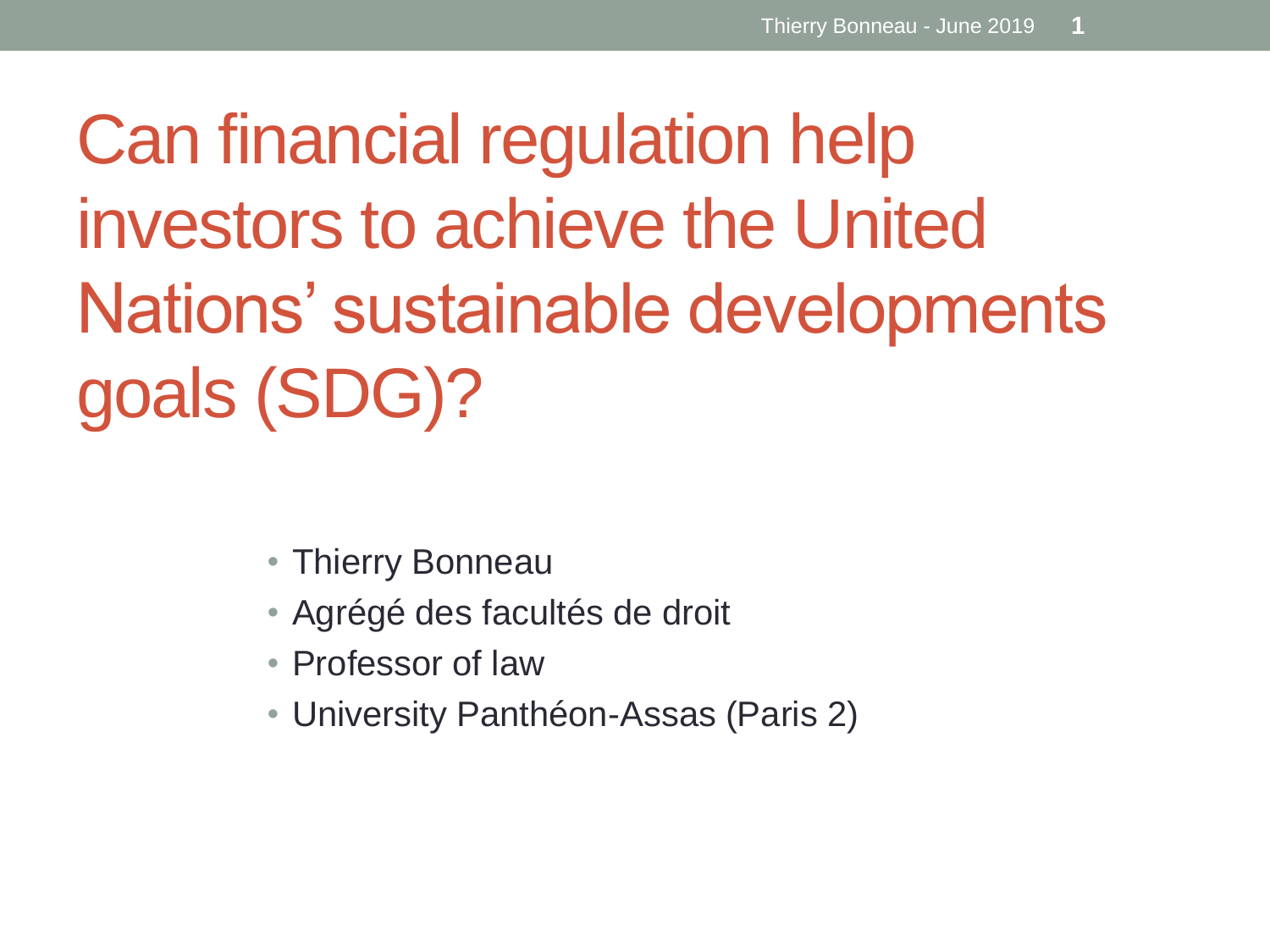## Introduction

- Three dimensions : environmental, social and governance
- Initiatives at the international and European levels
- Calls and declarations
- The financing remains insufficient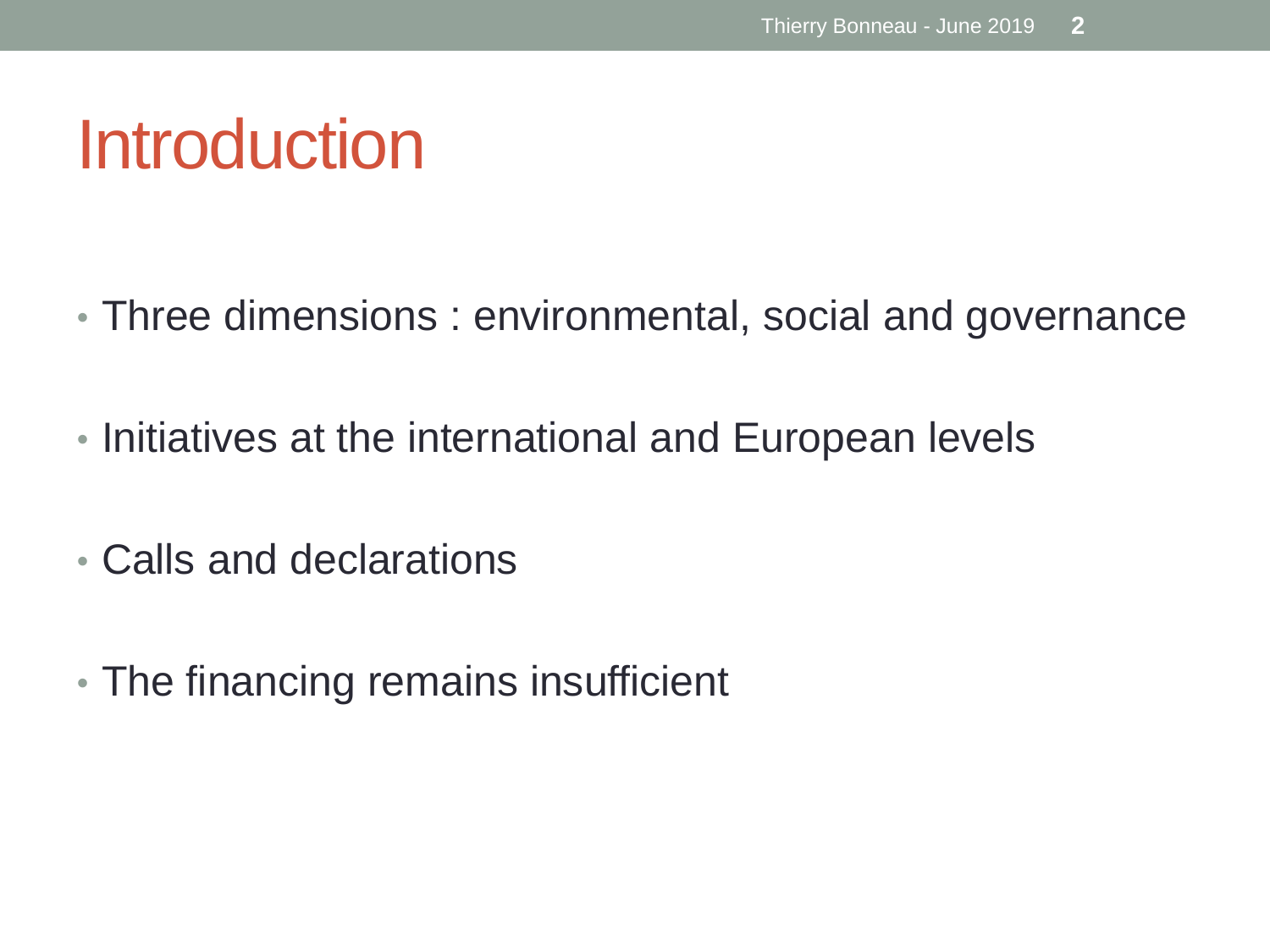I – Is it contradictory to claim that sustainable development can be one of the goals of financial regulation?

- Origin of the apparent contradiction : the difference of rationales
- No theoretical reasons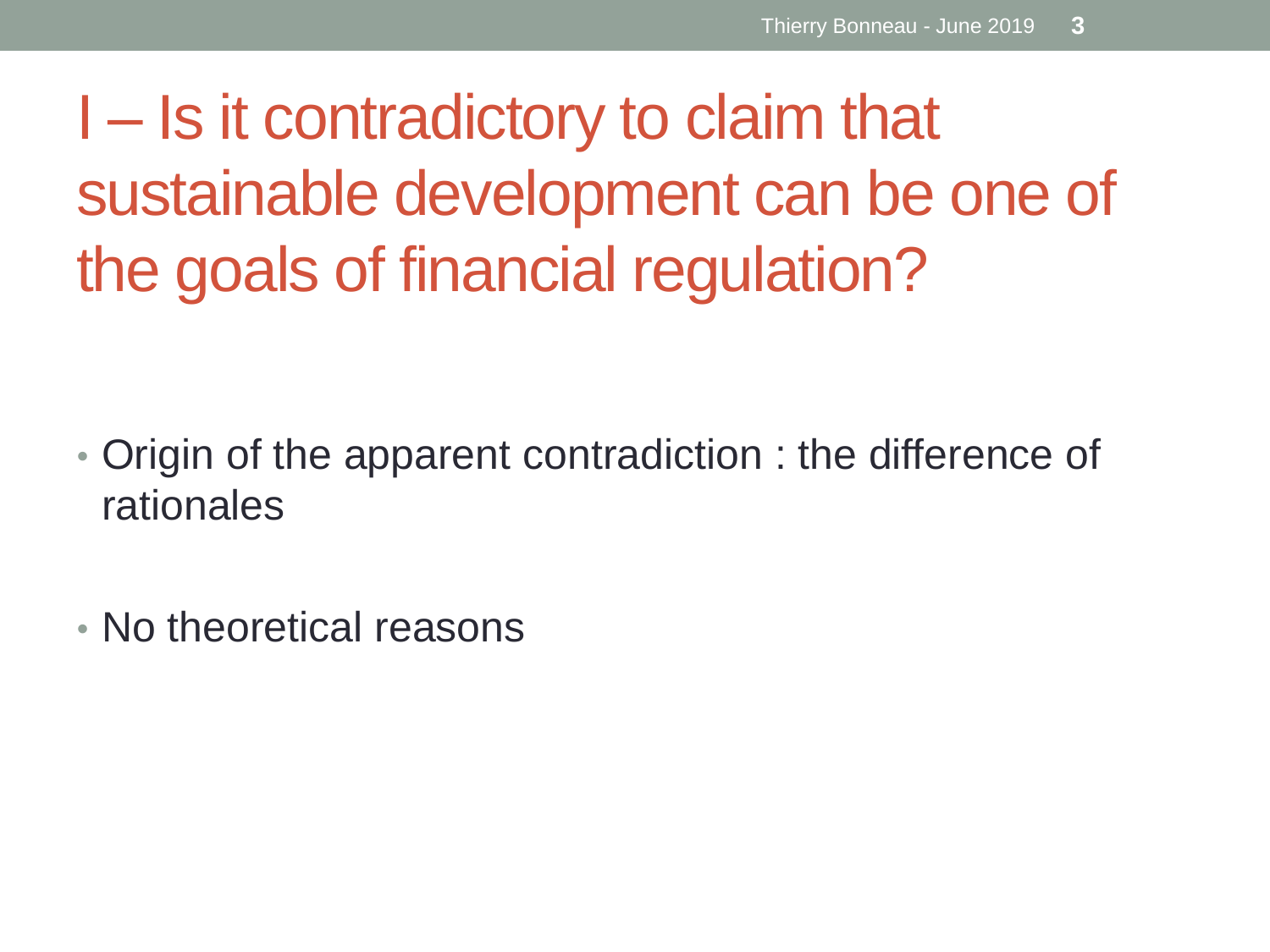- Other reasons?
	- 1. Short-termism
	- 2. Lack of clarity
	- 3. Crisis of 2008 and security

4. Commitments based on soft law and expressed in vague terms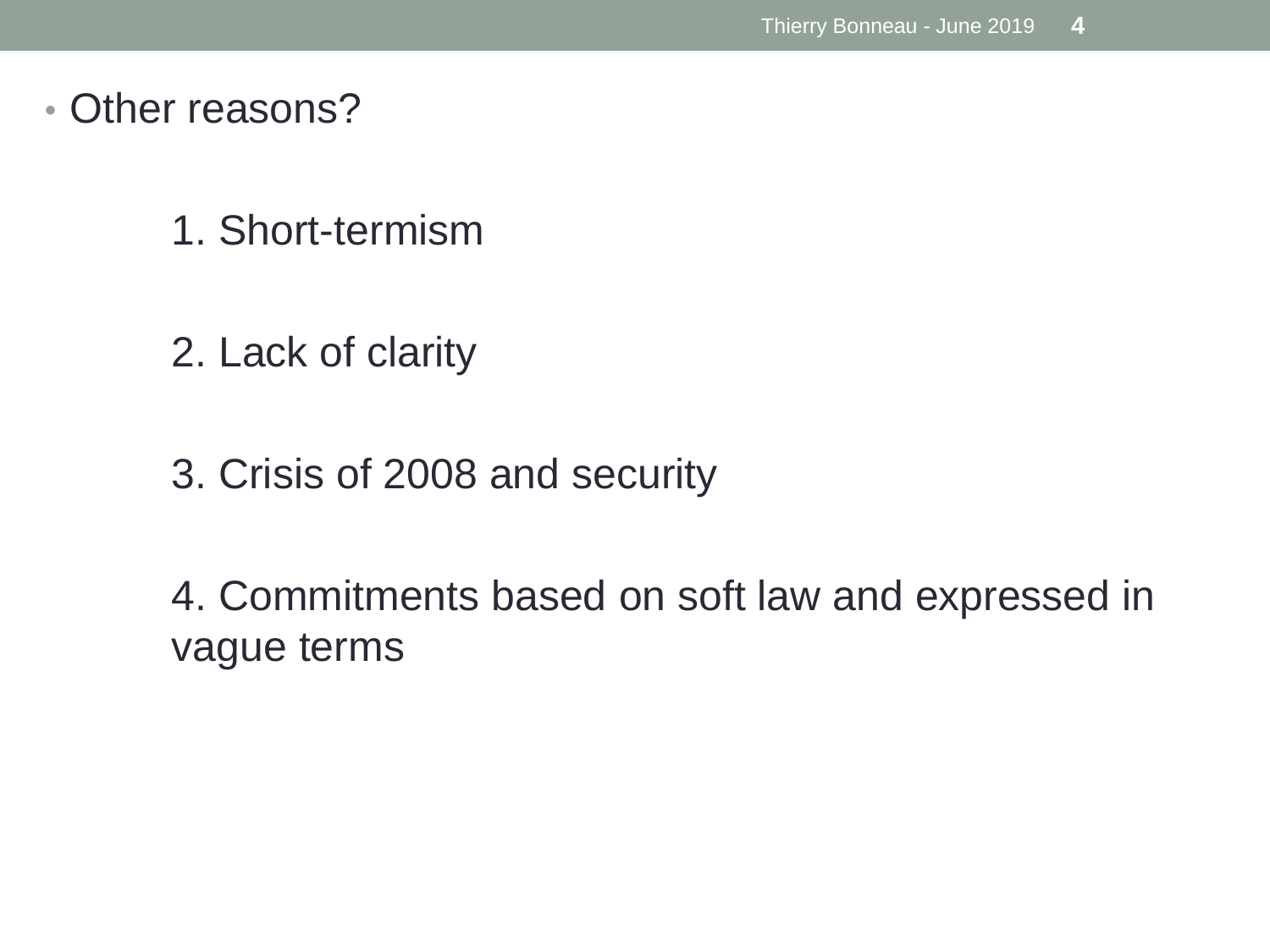## II – How can investors be persuaded to fund sustainable development?

• The issue can be addressed in two ways

• First way : negative ; put pressure on professionals and investors to persuade them not to adopt short-termism behaviours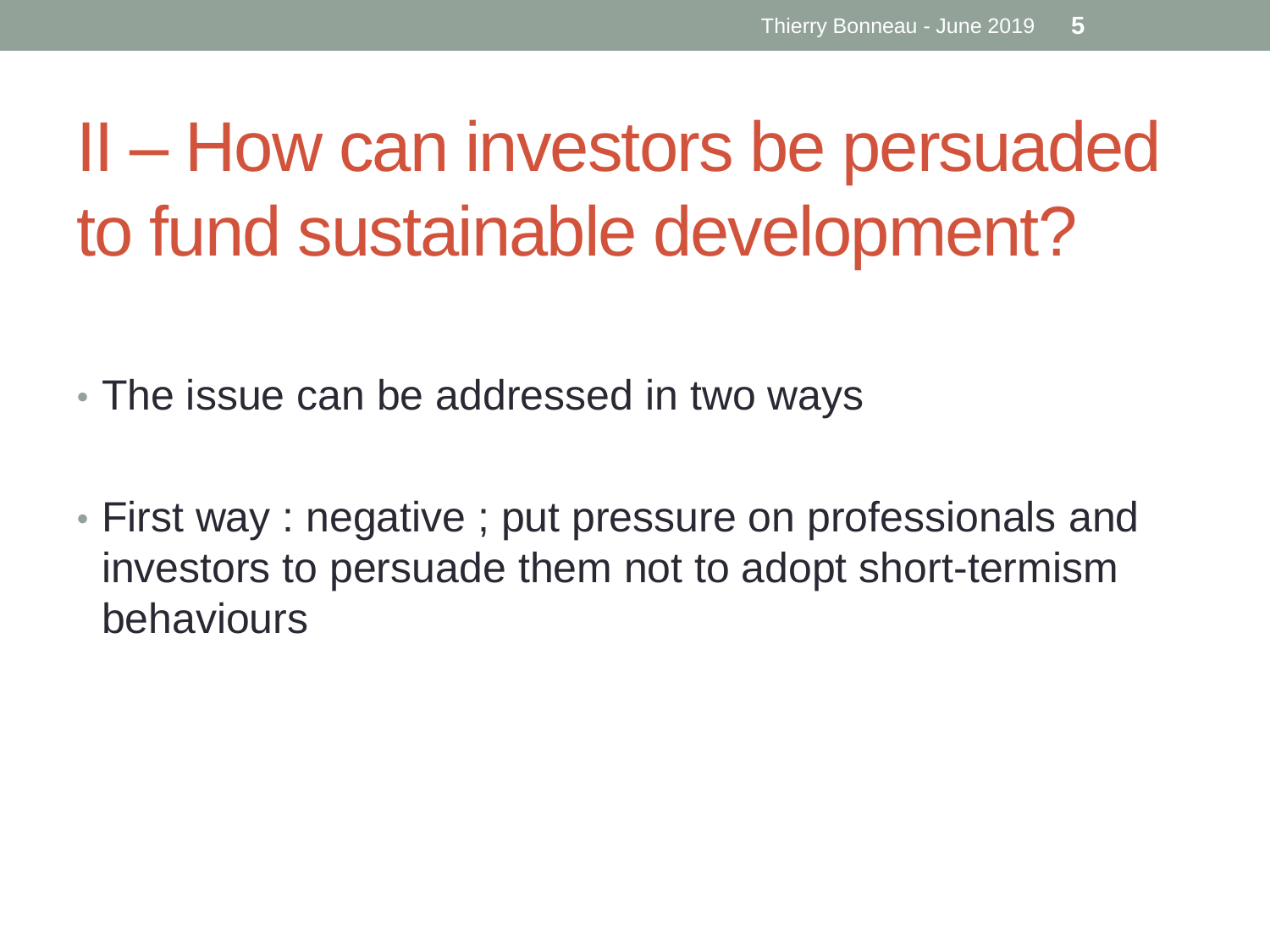- Second way : positive ; adoption of some measures
	- 1. Sustainable taxonomy
	- 2. Green labels
	- 3. Benchmark : low carbon indices
	- 4. Transparency
	- 5. Duties for professionals